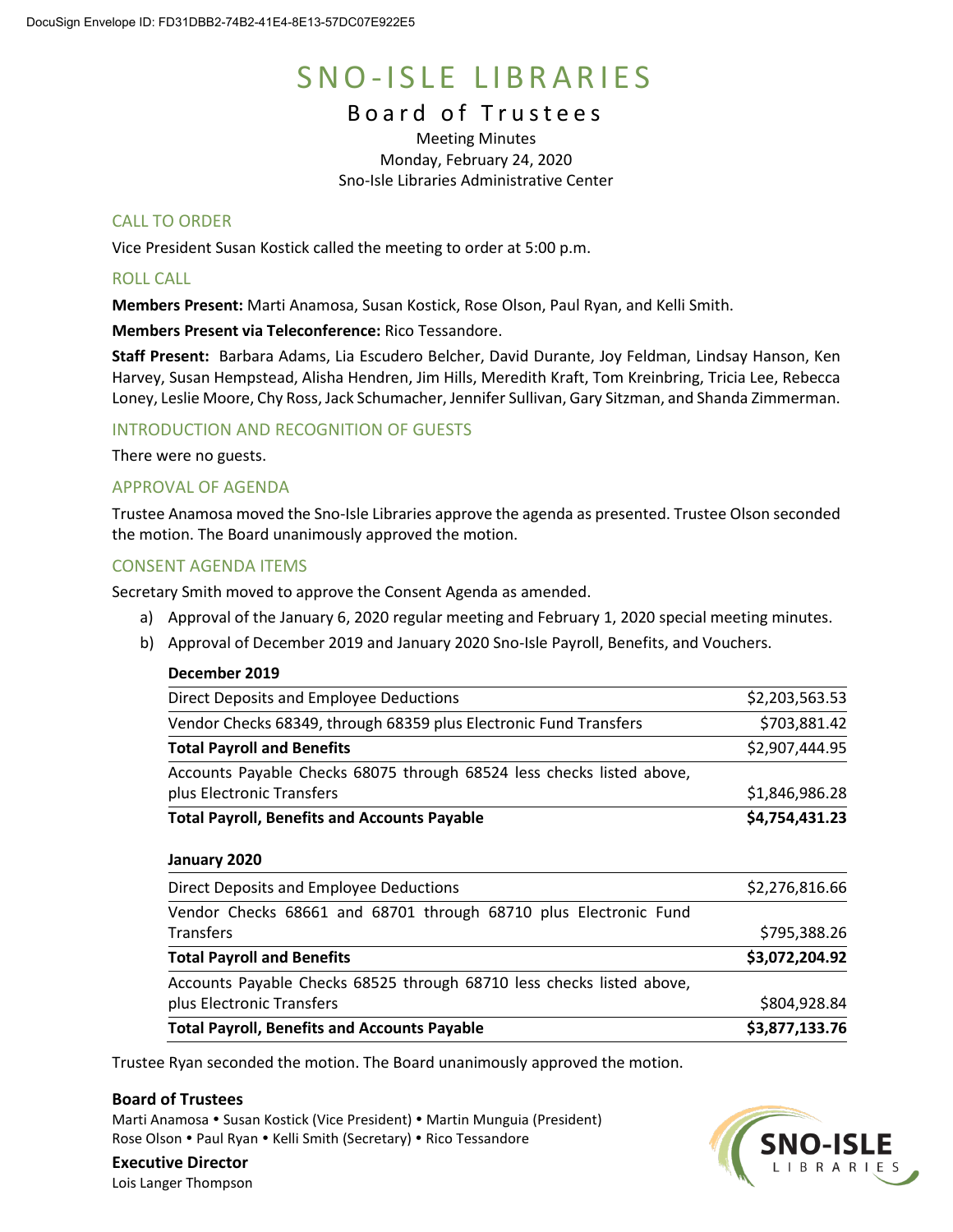Meeting Minutes February 24, 2020

#### PUBLIC COMMENT

There was no public comment.

#### COMMUNICATIONS TO THE BOARD

There were no communications to the Board.

## SNO-ISLE LIBRARIES/COMMUNITY HIGHLIGHT

#### **Youth Services**

Lead Librarian - Early Literacy Joy Feldman, District Manager Leslie Moore, and Lead Librarian - Student Success Jennifer Sullivan presented on youth services programs available to Sno-Isle Libraries customers including:

- STARS for early childhood educators.
- The Third Grade Reading Challenge.
- STEM programming available throughout the library system.
- Student library accounts.

# EXECUTIVE DIRECTOR'S REPORT

#### **Meetings with elected officials and stakeholders**

Director of Public Services David Durante reported on Executive Director Lois Langer Thompson's attendance at the following meetings with elected officials and stakeholders:

- Josh O'Connor and Jon Bauer, Daily Herald.
- Mary Dickinson, Lake Stevens City Council Member.
- Megan Dunn, Snohomish City Council Member.
- Seattle Seahawks Community Partnerships.
- Susan Benton, Urban Library Council Executive Director.
- Washington Legislative Day, Olympia.

## **Community events and board meetings**

Director of Public Services Durante reported on Executive Director Thompson's attendance at the following community events and Board meetings:

- Clinton Friends of the Library.
- Lake Stevens Friends of the Library.
- Lake Stevens Library Board meeting.

#### **Library updates and collaborations**

Director of Public Services Durante reported on the following library updates and collaborations:

- Legislative Day update
	- o WA Library Legislative Day was held on February 5 at the state capitol.
	- $\circ$  The day is an opportunity to share the importance and impact of libraries with local elected officials.
	- o Nine staff members and three trustees represented Sno-Isle Libraries at 57 meetings with elected officials.

Trustee Ryan and Trustee Anamosa expressed gratitude to Strategic Relations Assistant Director Susan Hempstead for coordinating the day for both the staff and trustees who attended.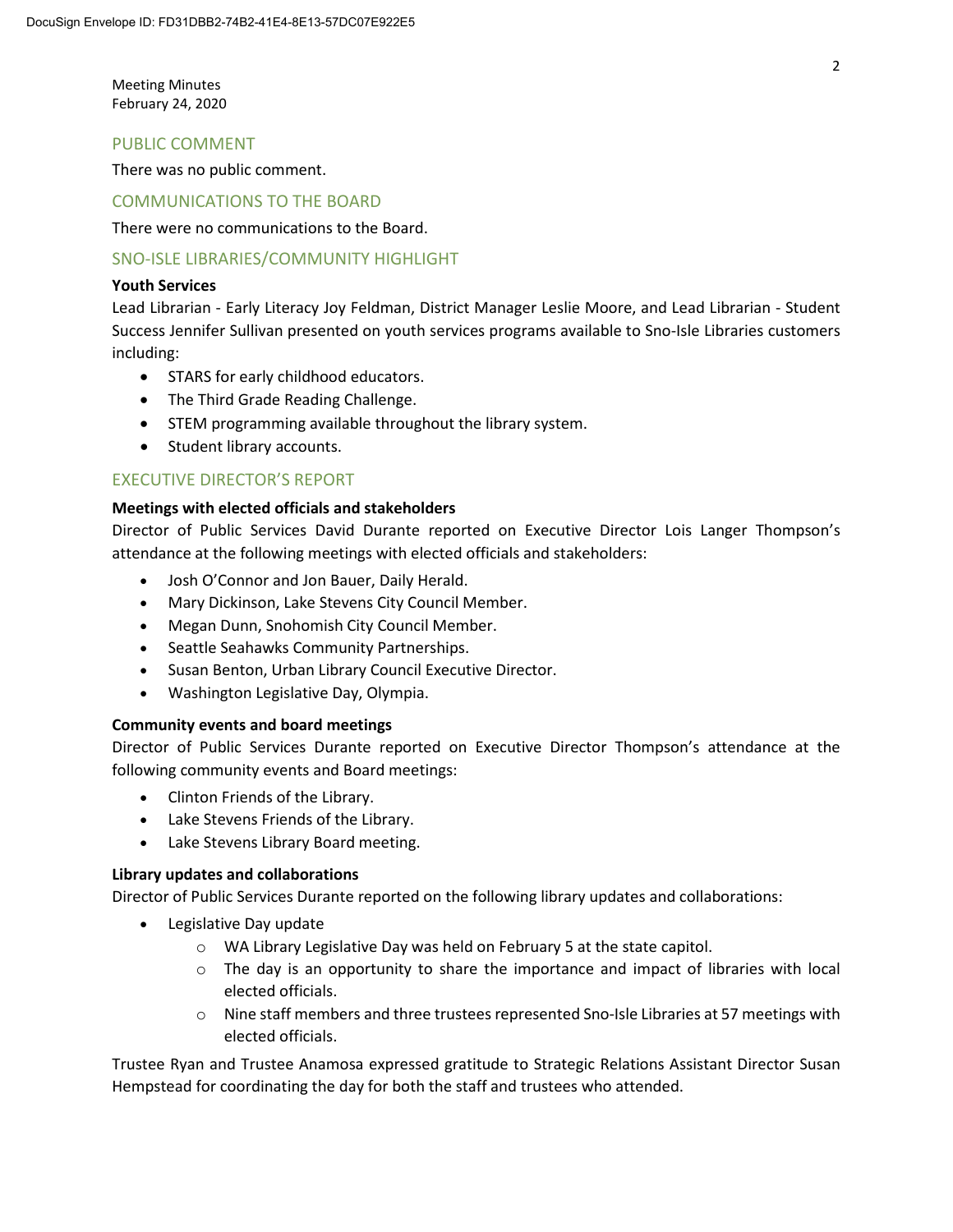Meeting Minutes February 24, 2020

- Leadership Team updates
	- $\circ$  HR updates were provided regarding retirement announcements within the Leadership Team.
- Strategic goal support and leadership
	- o Director of Public Services Durante will also oversee the Facilities Department.
	- o District Manager Chy Ross has accepted the temporary position of Assistant Director of Capital Planning.
	- $\circ$  Assistant Director of Public Services Tricia Lee is now the Assistant Director of Equity, Diversity, and Inclusion.
	- o District Manager Judy Sasges is now the Senior District Manager for Public Services.
	- o Both Chy and Judy will join the Senior Team.
- 2020 Trustee plan and committee assignments
	- o Director of Public Services Durante provided an update on Board work plan and committee assignments.
- Budget update

Administrative Services Director Gary Sitzman provided an update on the following 2020 operating budget topics:

- o Budget carry-over.
- o 2020 Budget Allocation.

## **Strategic Partnership Investment discussion**

Administrative Services Director Sitzman and Assistant Director of Strategic Relations Hempstead presented on the proposed Strategic Partnership Investment policy presented to the Board for discussion. Staff will revise the policy based on input for presentation at the next board meeting.

## UNFINISHED BUSINESS/COMMITTEE AND FOUNDATION REPRESENTATIVE REPORTS

## **Proposed 2020 Board meeting schedule**

Trustee Tessandore moved the Sno-Isle Libraries Board of Trustees adopt the 2020 Board meeting schedule as presented. Trustee Anamosa seconded the motion. The Board unanimously approved the motion.

## **Board of Trustees policies – Site Selection and Acquisition**

Secretary Smith moved the Sno-Isle Libraries Board of Trustees approve the Site Selection and Acquisition Policy as presented. Trustee Tessandore seconded the motion. The Board unanimously approved the motion.

## **Foundation Board**

Trustee Olson provided an update on the Sno-Isle Libraries Foundation Board. The Foundation Board will adopt a monthly meeting schedule and will hold meetings at the Service Center as well as various community libraries.

# NEW BUSINESS

## **Trustee Award**

Trustee Ryan moved the Sno-Isle Libraries Board of Trustees select Candidate A as the recipient of the 2019 Library Trustees' Award. Trustee Anamosa seconded the motion. The Board unanimously approved the motion.